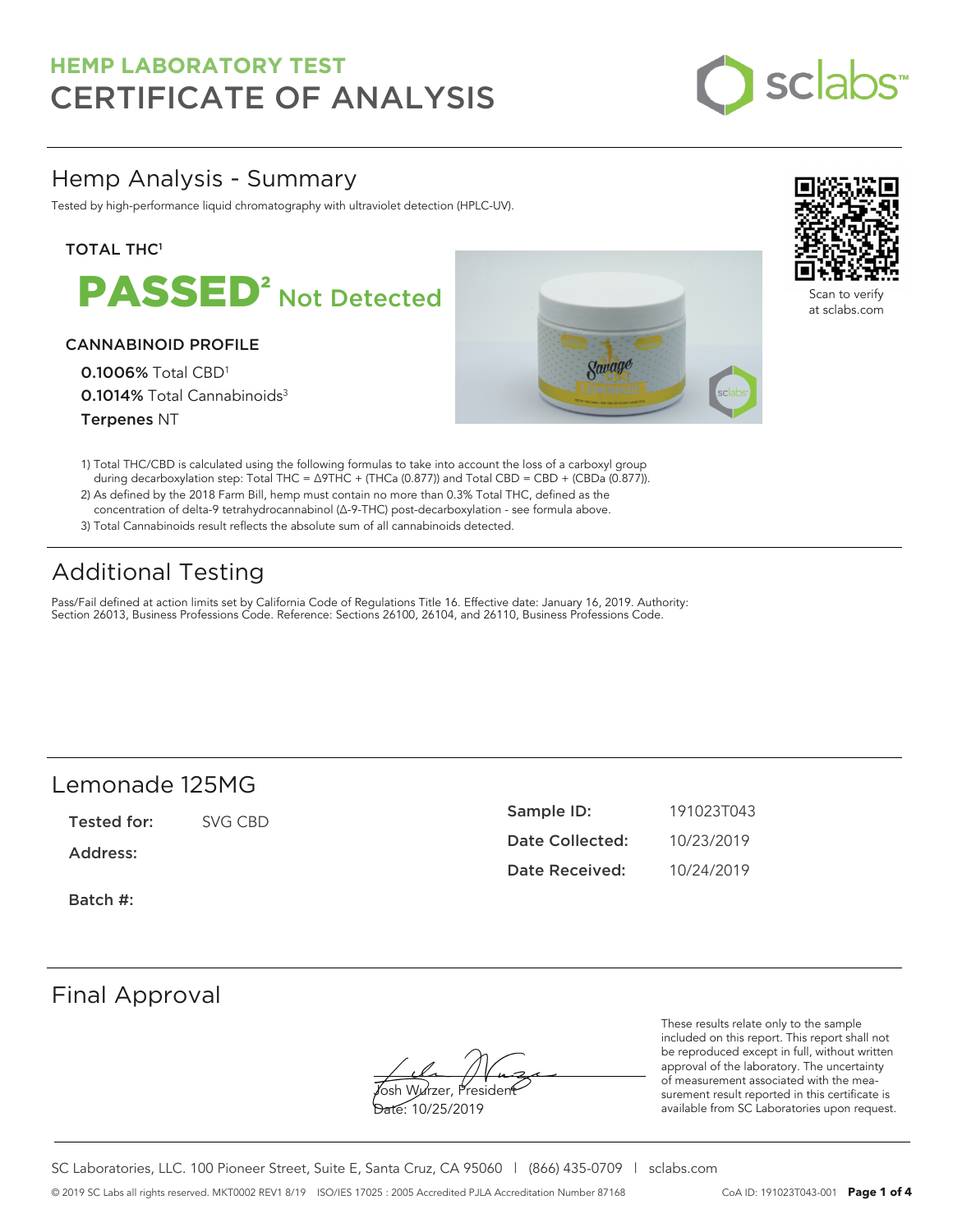

| Sample Name:        | Lemonade 125MG     |
|---------------------|--------------------|
| LIMS Sample ID:     | 191023T043         |
| Batch #:            |                    |
| Source Metrc ID(s): |                    |
|                     |                    |
|                     |                    |
| Sample Type:        | Infused, Other     |
| Batch Count:        |                    |
| Sample Count:       |                    |
| Unit Mass:          | 340 Grams per Unit |
| Serving Mass:       |                    |
| Density:            |                    |

#### **Moisture Test Results**

Moisture

**Results (%)**

#### **Cannabinoid Test Results 10/25/2019**

Cannabinoid analysis utilizing High Performance Liquid Chromatography (HPLC, QSP 5-4-4-4)

|                                          | mg/g            | %         | $LOD / LOQ$ mg/g |
|------------------------------------------|-----------------|-----------|------------------|
| ∆9THC                                    | ND              | <b>ND</b> | 0.0009 / 0.003   |
| $\triangle$ 8THC                         | <b>ND</b>       | ND        | 0.0009 / 0.003   |
| <b>THCa</b>                              | <b>ND</b>       | <b>ND</b> | 0.0009 / 0.003   |
| <b>THCV</b>                              | <b>ND</b>       | ND        | 0.0004 / 0.001   |
| <b>THCVa</b>                             | <b>ND</b>       | <b>ND</b> | 0.0013 / 0.004   |
| <b>CBD</b>                               | 1.006           | 0.1006    | 0.0009 / 0.003   |
| <b>CBDa</b>                              | <b>ND</b>       | ND.       | 0.0009 / 0.003   |
| <b>CBDV</b>                              | 0.004           | 0.0004    | 0.0004 / 0.001   |
| <b>CBDVa</b>                             | <b>ND</b>       | <b>ND</b> | 0.0003 / 0.001   |
| <b>CBG</b>                               | <b>ND</b>       | ND        | 0.001 / 0.003    |
| CBGa                                     | <b>ND</b>       | ND        | 0.0008 / 0.002   |
| <b>CBL</b>                               | <b>ND</b>       | ND        | 0.0021 / 0.006   |
| <b>CBN</b>                               | <b>ND</b>       | ND        | 0.0009 / 0.003   |
| <b>CBC</b>                               | 0.004           | 0.0004    | 0.0011 / 0.003   |
| <b>CBCa</b>                              | <b>ND</b>       | ND        | 0.0015 / 0.005   |
| <b>Sum of Cannabinoids:</b>              | 1.014           | 0.1014    | 344.760 mg/Unit  |
| Total THC ( $\triangle$ 9THC+0.877*THCa) | <b>ND</b>       | ND.       | <b>ND</b>        |
| Total CBD (CBD+0.877*CBDa)               | 1.006           | 0.1006    | 342.040 mg/Unit  |
| Δ9THC per Unit                           | Action Limit mg |           | ΝD               |

Δ9THC per Unit Δ9THC per Serving

#### **Batch Photo**



SC Laboratories, LLC 100 Pioneer Street, Suite E Santa Cruz, CA 95060 (866) 435-0709 | sclabs.com

| Date Collected:                       | 10/23/2019 |  |  |
|---------------------------------------|------------|--|--|
| Date Received:                        | 10/24/2019 |  |  |
| Tested for:                           | SVG CBD    |  |  |
| License #:                            |            |  |  |
| Address:                              |            |  |  |
| Produced by:                          |            |  |  |
| License #:                            |            |  |  |
| Address:                              |            |  |  |
| <b>Overall result for batch: Pass</b> |            |  |  |
|                                       |            |  |  |

#### **Terpene Test Results**

Terpene analysis utilizing Gas Chromatography - Flame Ionization Detection (GC - FID)

|                           | mg/g                   | % | LOD / LOQ mg/g |
|---------------------------|------------------------|---|----------------|
| 2 Bisabolol               | NT                     |   |                |
| 2 Pinene                  | NT                     |   |                |
| 3 Carene                  | NT                     |   |                |
| Borneol                   | NT                     |   |                |
| 2 Caryophyllene           | NT                     |   |                |
| Geraniol                  | NT                     |   |                |
| 2 Humulene                | NT                     |   |                |
| Terpinolene               | NT                     |   |                |
| Valencene                 | NT                     |   |                |
| Menthol                   | NT                     |   |                |
| Nerolidol                 | $\overline{\text{NT}}$ |   |                |
| Camphene                  | NT                     |   |                |
| Eucalyptol                | NT                     |   |                |
| 2 Cedrene                 | NT                     |   |                |
| Camphor                   | NT                     |   |                |
| (-)-Isopulegol            | NT                     |   |                |
| Sabinene                  | NT                     |   |                |
| 2 Terpinene               | NT                     |   |                |
| <b>7</b> Terpinene        | NT                     |   |                |
| Linalool                  | NT                     |   |                |
| Limonene                  | ÑT                     |   |                |
| Myrcene                   | NT                     |   |                |
| Fenchol                   | NT                     |   |                |
| <sup>2</sup> Phellandrene | NT                     |   |                |
| Caryophyllene Oxide       | NT                     |   |                |
| Terpineol                 | NT                     |   |                |
| 2 Pinene                  | NT                     |   |                |
| R-(+)-Pulegone            | NT                     |   |                |
| Geranyl Acetate           | NT                     |   |                |
| Citronellol               | NT                     |   |                |
| p-Cymene                  | NT                     |   |                |
| Ocimene                   | NT                     |   |                |
| Guaiol                    | NT                     |   |                |
| Phytol                    | NT                     |   |                |
| Isoborneol                | NT                     |   |                |
|                           |                        |   |                |

**Total Terpene Concentration:**

#### Sample Certification

California Code of Regulations Title 16 Effect Date January 16, 2019<br>Authority: Section 26013, Business and Professions Code.<br>Reference: Sections 26100, 26104 and 26110, Business and Professions Code.



Josh Wurzer, President Date: 10/25/2019

© 2019 SC Labs all rights reserved. MKT0002 REV1 8/19 ISO/IES 17025 : 2005 Accredited PJLA Accreditation Number 87168 CoA ID: 191023T043-001 **Page 2 of 4**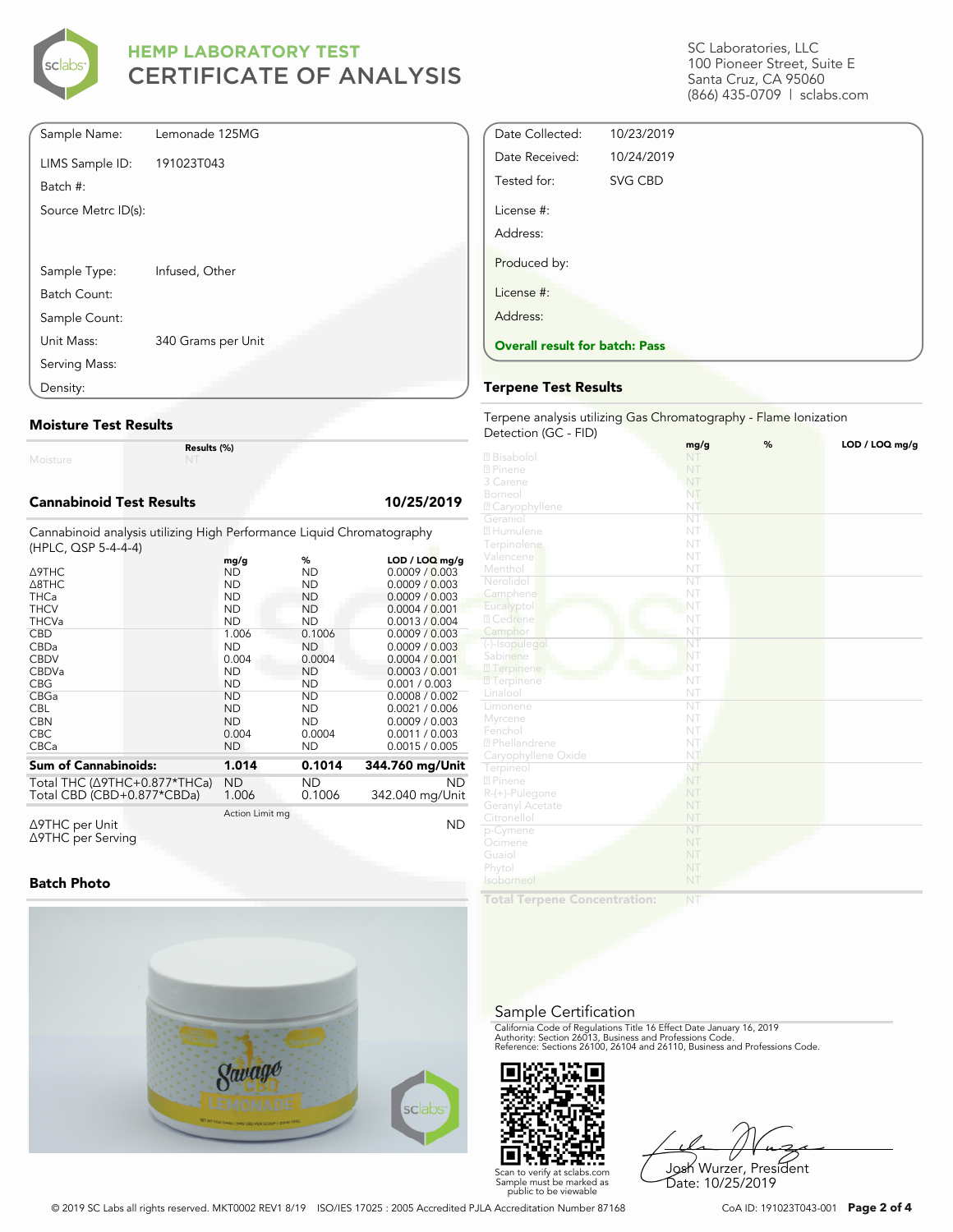

| Sample Name:        | Lemonade 125MG     |  |
|---------------------|--------------------|--|
| LIMS Sample ID:     | 191023T043         |  |
| Batch #:            |                    |  |
| Source Metrc ID(s): |                    |  |
|                     |                    |  |
|                     |                    |  |
| Sample Type:        | Infused, Other     |  |
| Batch Count:        |                    |  |
| Sample Count:       |                    |  |
| Unit Mass:          | 340 Grams per Unit |  |
| Serving Mass:       |                    |  |
| Density:            |                    |  |

### **Pesticide Test Results**

| Pesticide, Fungicide and plant growth regulator analysis utilizing |                |                   |                     |
|--------------------------------------------------------------------|----------------|-------------------|---------------------|
| HPLC-Mass Spectrometry and GC-Mass Spectrometry                    |                |                   |                     |
|                                                                    | Results (µg/g) | Action Limit µg/g | $LOD / LOQ \mu g/g$ |
| Abamectin                                                          | NT             |                   |                     |
| Acephate                                                           | NT             |                   |                     |
| Acequinocyl                                                        | NT             |                   |                     |
| Acetamiprid                                                        | NT             |                   |                     |
| Azoxystrobin                                                       | NT             |                   |                     |
| <b>Bifenazate</b>                                                  | NT             |                   |                     |
| <b>Bifenthrin</b>                                                  | NT             |                   |                     |
| <b>Boscalid</b>                                                    | NT             |                   |                     |
| Captan                                                             | NT             |                   |                     |
| Carbaryl                                                           | NT             |                   |                     |
| Chlorantraniliprole                                                | NT             |                   |                     |
| Clofentezine                                                       | NT             |                   |                     |
| Cyfluthrin                                                         | NT             |                   |                     |
| Cypermethrin                                                       | NT             |                   |                     |
| Diazinon                                                           | NT             |                   |                     |
| Dimethomorph                                                       | NT             |                   |                     |
| Etoxazole                                                          | NT             |                   |                     |
| Fenhexamid                                                         | NT             |                   |                     |
| Fenpyroximate                                                      | NT             |                   |                     |
| Flonicamid                                                         | NT             |                   |                     |
| Fludioxonil                                                        | NT             |                   |                     |
| Hexythiazox                                                        | NT             |                   |                     |
| Imidacloprid                                                       | NT             |                   |                     |
| Kresoxim-methyl                                                    | NT             |                   |                     |
| Malathion                                                          | NT             |                   |                     |
| Metalaxyl                                                          | NT             |                   |                     |
| Methomyl                                                           | NT             |                   |                     |
| Myclobutanil                                                       | NT             |                   |                     |
| Naled                                                              | NT             |                   |                     |
| Oxamyl                                                             | NT             |                   |                     |
| Pentachloronitrobenzene                                            | NT             |                   |                     |
| Permethrin                                                         | NT             |                   |                     |
| Phosmet                                                            | NT             |                   |                     |
| Piperonylbutoxide                                                  | NT             |                   |                     |
| Prallethrin                                                        | NT             |                   |                     |
| Propiconazole                                                      | NT             |                   |                     |
| Pyrethrins                                                         | NT             |                   |                     |
| Pyridaben                                                          | NT             |                   |                     |
| Spinetoram                                                         | NT             |                   |                     |
| Spinosad                                                           | NT             |                   |                     |
| Spiromesifen                                                       | NT             |                   |                     |
| Spirotetramat                                                      | NT             |                   |                     |
| Tebuconazole                                                       | NT             |                   |                     |
| Thiamethoxam                                                       | NT             |                   |                     |
| Trifloxystrobin                                                    | NT             |                   |                     |

SC Laboratories, LLC 100 Pioneer Street, Suite E Santa Cruz, CA 95060 (866) 435-0709 | sclabs.com

| <b>Overall result for batch: Pass</b> |            |  |  |
|---------------------------------------|------------|--|--|
| Address:                              |            |  |  |
| License #:                            |            |  |  |
| Produced by:                          |            |  |  |
| Address:                              |            |  |  |
| License #:                            |            |  |  |
| Tested for:                           | SVG CBD    |  |  |
| Date Received:                        | 10/24/2019 |  |  |
| Date Collected:                       | 10/23/2019 |  |  |

#### **Pesticide Test Results**

| Pesticide, Fungicide and plant growth regulator analysis utilizing |                |                   |                     |  |
|--------------------------------------------------------------------|----------------|-------------------|---------------------|--|
| HPLC-Mass Spectrometry and GC-Mass Spectrometry                    | Results (µg/g) | Action Limit µg/g | $LOD / LOQ \mu g/g$ |  |
| Aldicarb                                                           |                |                   |                     |  |
| Carbofuran                                                         | NT             |                   |                     |  |
| Chlordane                                                          | NT             |                   |                     |  |
| Chlorfenapyr                                                       | NT             |                   |                     |  |
| Chlorpyrifos                                                       | NT             |                   |                     |  |
| Coumaphos                                                          | NT             |                   |                     |  |
| Daminozide                                                         | NT             |                   |                     |  |
| <b>DDVP</b> (Dichlorvos)                                           | NT             |                   |                     |  |
| Dimethoate                                                         | NT             |                   |                     |  |
| Ethoprop(hos)                                                      | NT             |                   |                     |  |
| Etofenprox                                                         | NT             |                   |                     |  |
| Fenoxycarb                                                         | NT             |                   |                     |  |
| Fipronil                                                           | NT             |                   |                     |  |
| Imazalil                                                           | NT             |                   |                     |  |
| Methiocarb                                                         | NT             |                   |                     |  |
| Methyl parathion                                                   | NT             |                   |                     |  |
| Mevinphos                                                          | NT             |                   |                     |  |
| Paclobutrazol                                                      | NT             |                   |                     |  |
| Propoxur                                                           | NT             |                   |                     |  |
| Spiroxamine                                                        | NT             |                   |                     |  |
| Thiacloprid                                                        | NT             |                   |                     |  |

## **Mycotoxin Test Results**

| Mycotoxin analysis utilizing HPLC-Mass Spectrometry |    | Results (µq/kq) Action Limit µq/kq | LOD / LOQ µq/kq |
|-----------------------------------------------------|----|------------------------------------|-----------------|
| Aflatoxin B1, B2, G1, G2<br>Ochratoxin A            | NT |                                    |                 |

Sample Certification

California Code of Regulations Title 16 Effect Date January 16, 2019<br>Authority: Section 26013, Business and Professions Code.<br>Reference: Sections 26100, 26104 and 26110, Business and Professions Code.



Josh Wurzer, President Date: 10/25/2019

© 2019 SC Labs all rights reserved. MKT0002 REV1 8/19 ISO/IES 17025 : 2005 Accredited PJLA Accreditation Number 87168 CoA ID: 191023T043-001 **Page 3 of 4**